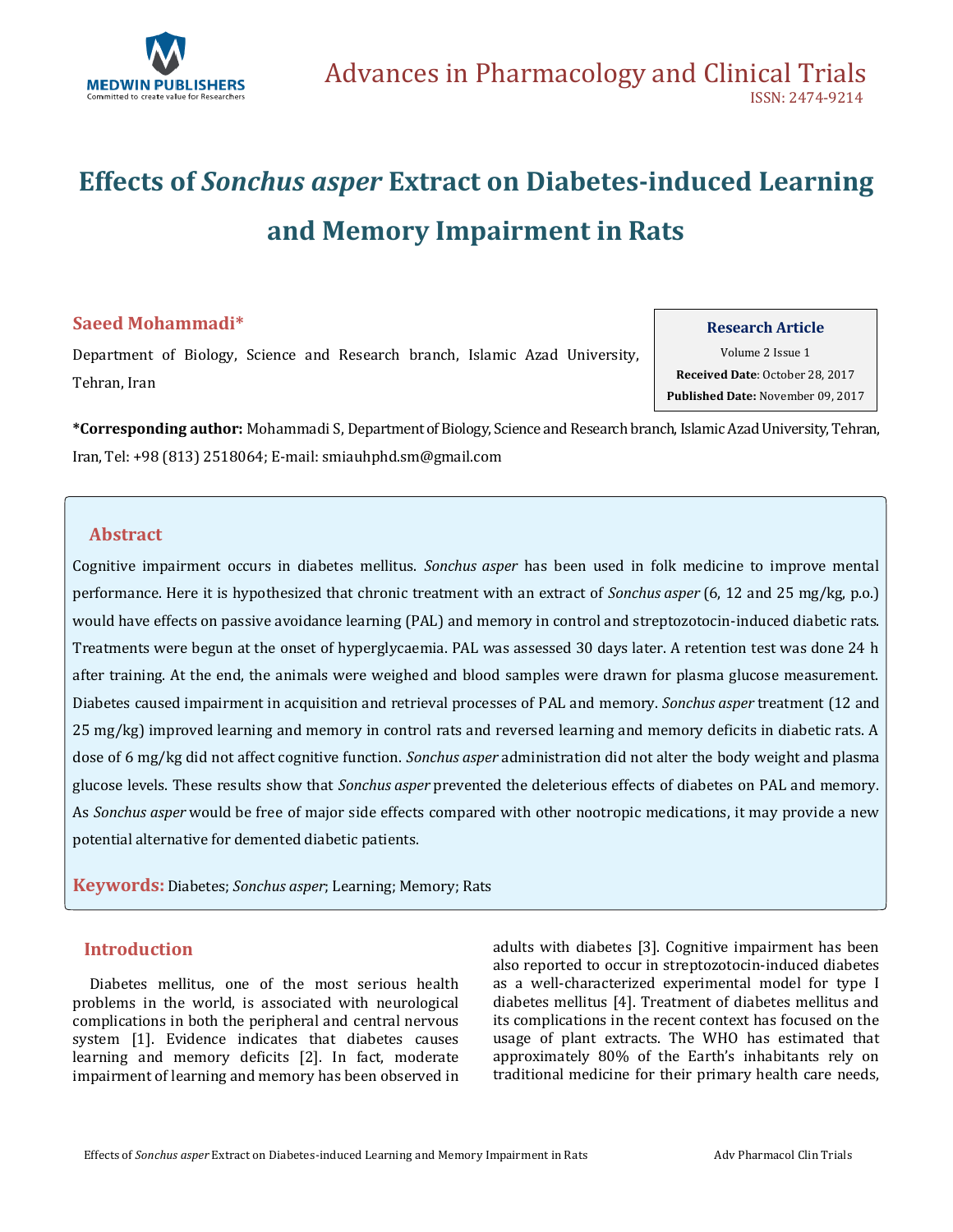and most of this therapy involves the use of plant extracts [5]. *Sonchus asper* (Sa) is one of the most important medicinal plants that belong to Asteraceae family. It can be used as a supplementary drug for colds, and tonsil pain, as well as treating burns, and anemia [6,7]. Also, it can be used in treating various other diseases as well like stomach disorders, skin sores and intestine disease [8]. Kidney, liver problems, and impotency are one of the plants known for its use in treating asthma, digestive system infections, and heart diseases [9]. There are phytochemical compounds in the plant, such as flavonoids, carotenoids, sesquiterpenes, and phenolic compounds [10]. One of major constituents that exist in this plant is apigenin-7-glucoside (Ap7G) that belongs to flavonoids [11,12]. Recently, we are demonstrated the analgesic activity of Sa in mice [13].

 In light of these reports, this study examined whether doses of *Sonchus asper* extract could protect against learning and memory deficits in diabetic rats. Therefore, the aim of this study was to evaluate the effects of longterm administration of *Sonchus asper* (6, 12 and 25 mg/kg, p.o.) on passive avoidance learning (PAL) and memory performance in healthy and diabetic rats.

#### **Materials and Methods**

### **Animals**

 Fifty six locally produced male Wistar rats (250–280 g, 3–4 months old) were used in the present experiments. All animals were maintained at a constant temperature (22 0.5 C) with 12 h light: 12 h dark cycle. They had free access to laboratory chow and tap water. Each experimental group consisted of seven animals that were chosen randomly from different cages and each was used only once [14].

#### **Chemicals**

 Streptozotocin (STZ) was obtained from Pharmacia & Upjohn (USA) and dissolved in 1 mL normal saline immediately before use and ketamine HCl was obtained from Rotexmedica (Trittau, Germany). The extract was prepared according to the method explained in previously published studies (Feily and Abbasi, 2009; Khalifa, 2001). Briefly, the plant (*Sonchus asper*) was grown in Hamadan province and was harvested in August. After collection, overground parts (leaves, flowers and stem) of the plant were dried at room temperature and their voucher specimens are kept at the Herbarium of the Faculty of Pharmacy, Hamadan University. Five grams of semicrushed plant materials was boiled in distilled water

for 15 min. Following filtration and removal of water by lyophilization, dry extracts were obtained. *Sonchus asper*  extract was dissolved in saline with the help of an ultrasound vortex and was fed to rats orally in doses of 6, 12 and 25 mg/kg, once a day for 30 consecutive days.

#### **Experimental Design**

The animals were divided into eight equal groups  $(n =$ 7); four diabetic and four control groups. Diabetes was induced by a single i.p. injection of STZ (60 mg/kg). Three days later, fasting blood glucose levels were determined. Animals were considered diabetic if plasma glucose levels exceeded 250 mg/dL. As soon as diabetes was confirmed, the diabetic groups received saline or 6, 12 and 25 mg/kg of the extract orally using a gavage needle for 30 days. The control groups received saline or the extract at the same doses as the diabetic groups orally using a gavage needle for 30 days. After the treatment period, learning and memory of the different animal groups were tested by a standard experimental paradigm of learning and memory. At the end of the experiment, all rats were weighed and underwent sampling for plasma glucose measurement. The operator was unaware of the specific treatment group to which an animal belonged. All research and animal care procedures were approved by the Ethics Committee of Islamic Azad University, Tehran and were performed in accordance with the National Institutes of Health Guide for Care and Use of Laboratory Animals (NIH Publication no. 85-23, revised 1985).

## **Passive Avoidance Learning (PAL) Test (Step-Through Test)**

 The apparatus and procedure was basically the same as in previous studies [15]. Briefly, the step-through passive avoidance apparatus consisted of a lighted chamber (20 cm x 20 cm x 30 cm) made of transparent plastic and a dark chamber whose walls were made of dark opaque plastic. The floor of both chambers was made of stainless steel rods (3 mm diameter) spaced 1 cm apart. The floor of the dark chamber could be electrified using a shock generator. A rectangular opening (6 cm x 8 cm) was located between the two chambers and could be closed by an opaque guillotine door.

#### **Training**

 First, all experimental groups were given two trials to habituate them to the apparatus. For these trials, the rats were placed in a lighted compartment of the apparatus facing away from the door and 5 s later the guillotine door was raised. The rat has native preference to the dark

Saeed Mohammadi. Effects of *Sonchus asper* Extract on Diabetes-induced Learning and Memory Impairment in Rats. Adv Pharmacol Clin Trials 2017, 2(1): 000116.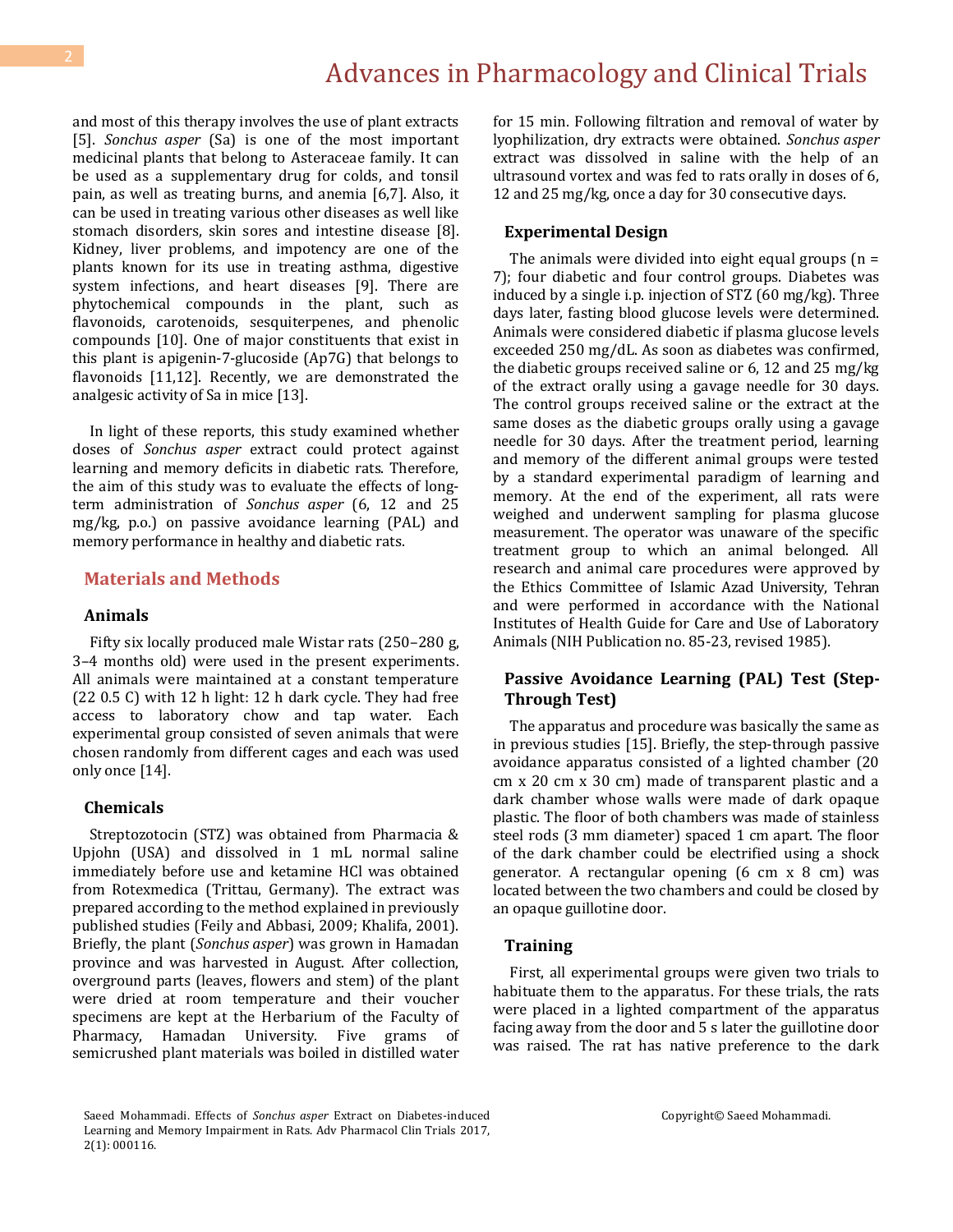environment. Upon the rat entering the dark compartment, the door was closed and after 30 s the rats were taken from the dark compartment into their home cage. The habituation trial was repeated after 30 min and followed after the same interval by the first acquisition trial. The entrance latency to the dark compartment (stepthrough latency, STLa) was recorded when the animal had placed all four paws in the dark compartment. After the animal had spontaneously entered the dark compartment, the guillotine door was lowered and a mild electrical shock (0.5 mA) was applied for 3 s. After 30 s, the rat was taken from the dark compartment to the home cage. Then after 2 min, the procedure was repeated. The rat received a footshock each time it reentered the dark and had placed all four paws in the dark compartment. Training was terminated when the rat remained in the light compartment for 120 consecutive seconds. The number of trials (entries into the dark chamber) was recorded.

#### **Retention Test**

 The retention test was performed 24 h after the PAL acquisition trial. The rat was placed in the lighted chamber as in PAL training and 5 s later, the guillotine door was raised, and the step-through latency (STLr) and the time spent in the dark compartment (TDC) were recorded up to 300 s. If the rat did not enter the dark compartment within 300 s, the retention test was terminated and a ceiling score of 300 s was assigned.

#### **Measurement of Plasma Glucose Levels**

 At the end of the experiment, all rats were decapitated under ketamine HCl anaesthesia (50 mg/kg, i.p.) and blood samples were drawn. Plasma glucose levels were measured using the kit (through enzymatic 'glucose oxidase') (Zistshimi, Tehran, Iran) and a spectrophotometer (UV3100, Shimadzu, Tokyo, Japan).

#### **Statistical Analysis**

 All data are expressed as mean SEM. Differences among groups were statistically tested by one-way analysis of variance (ANOVA) with Tukey as a post hoc test. Spearman correlation coeffi- cients were calculated to explore the relationship between plasma glucose levels and memory performance in the diabetic and control groups. Correlation analyses were carried out by SPSS (Version.11). Probability values less than 0.05 were considered significant.

#### **Results**

 There was no significant difference in the STLa among the diabetic and control groups in the first acquisition trial (before receiving the electrical shock) ( $p > 0.05$ , Figure 1A). There was a significant difference  $(p < 0.001)$ in the number of trials to acquisition between the diabetic group  $(5.28\pm0.28)$  and the control group  $(2.71\pm0.2)$ (Figure 1B). In the retention test, the diabetic group had a decreased STLr (45.42±6.53) and an increased TDC (194 $\pm$ 17.27) compared with the control group (99.1  $\pm$ 7.7, 135.5±6.36, respectively) (p < 0.001, p < 0.01) (Figures 1C & 1D).

 One-way ANOVA indicated that there was no significant difference in the STLa of the first acquisition trial between the groups (p > 0.05, Figure 1A). *Sonchus asper* (6 mg/kg) administration to control rats did not have a significant effect on the number of trials to acquisition, STLr and TDC (Figures 1B-D).The number of trials to acquisition of 12 and 25 mg/kg *Sonchus asper* treated control groups was less than the untreated control group ( $p < 0.05$ ,  $p < 0.05$ , respectively) (Figure 1B). However, there was no difference between the acquisition trials of the former two groups. In the retention test, *Sonchus asper* (12 and 25 mg/kg) administration to control rats caused an increased STLr (138.14±11.25, 264.42±14.95, respectively) compared with the untreated control rats (99.1 $\pm$ 7.7, respectively) (p < 0.05, p < 0.001, respectively) (Figure 1C). The TDC of 12 and 25 mg/kg extract treated control groups  $(66.28 \pm 4.38, 24.5, 7.4)$  was significantly less than the untreated controls  $(135.5\pm6.36)$  (p < 0.001, p < 0.001, respectively) (Figure 1D). In addition, there was a significant difference in the STLr and TDC between the 12 and 25 mg/kg *Sonchus asper* treated control rats (p  $<$  0.001,  $p <$  0.05, respectively) (Figure 1C, 1D). In the diabetic groups, administration of *Sonchus asper* (6 mg/kg) did not significantly alter the number of trials to acquisition, STLr and TDC compared with the untreated diabetic group (Figures 1B-D).

 However, administration of 12 and 25 mg/kg *Sonchus asper* to diabetic animals produced a significant difference in the number of trials ( $p < 0.001$ ,  $p < 0.01$ , respectively), STLr ( $p < 0.05$ ,  $p < 0.05$ , respectively) and TDC ( $p < 0.05$ ,  $p$ < 0.001, respectively) than in the untreated diabetic animals (Figures 1B-D). There was no significant difference between the extract treated diabetics and untreated controls in these parameters (Figures 1B-D). The Spearman's correlation analysis was applied to assess the relationship between the Full-size table blood glucose levels and STLr. Spearman correlation coefficients in the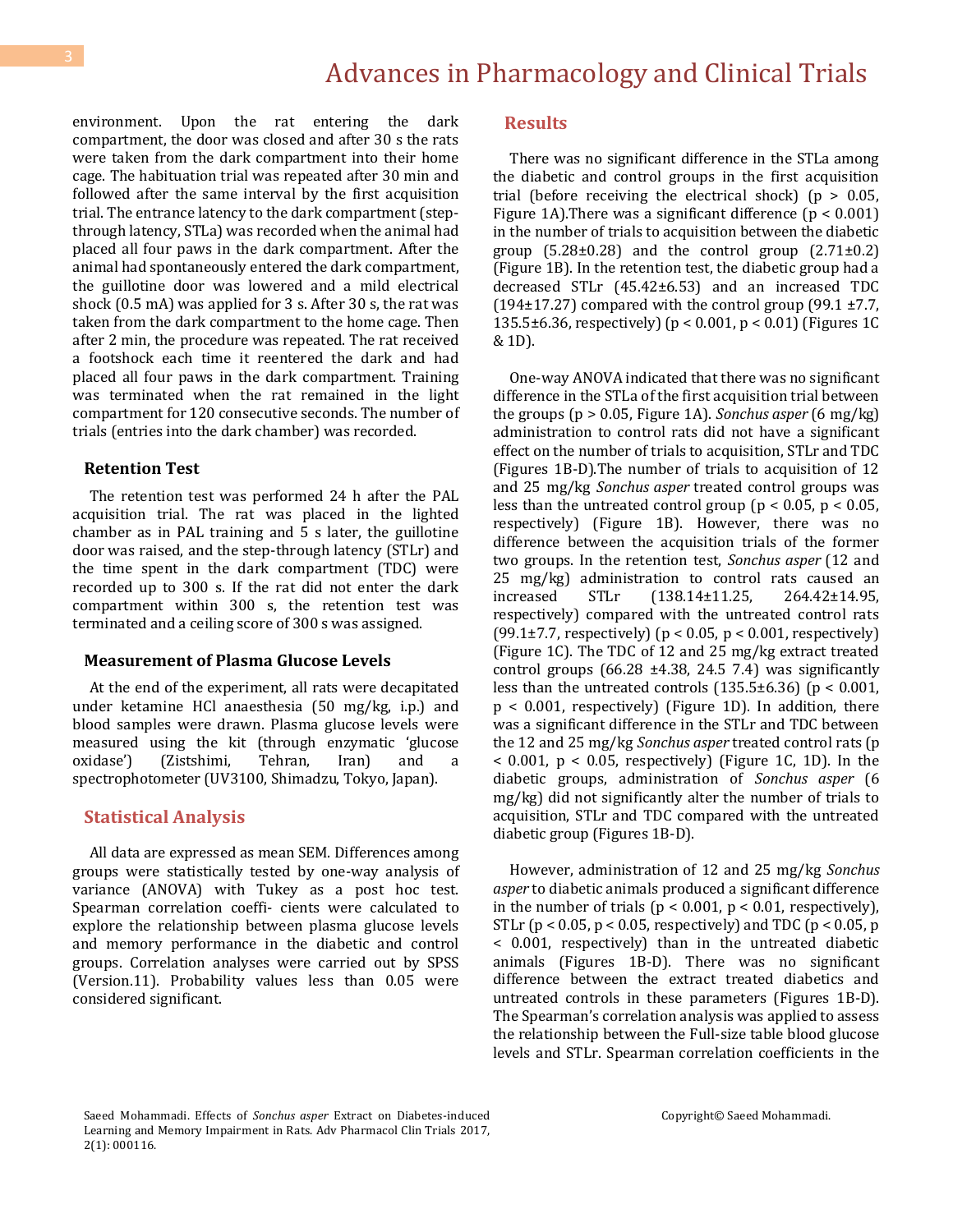control and diabetic groups are  $r = 0.064$  ( $p > 0.05$ ) and r  $= -0.36$  ( $p < 0.05$ ), respectively. However, there was no significance difference in correlation coefficients between the control and diabetic groups  $(p = 0.113)$  (Data not shown). The body weight and blood glucose levels of different animal groups at the beginning and at the end of the experiment are shown in Table 1. There was no significant difference in body weight or plasma glucose between any groups before the onset of diabetes. Body weight and plasma glucose level were measured at the end of behavioral assays (30 days after the onset of hyperglycemia).

 At the end of assays, the body weight of the untreated (213 ±9) and *Sonchus asper* (6, 12 and 25 mg/kg) treated diabetic rats (207 $\pm$ 3, 210 $\pm$ 7, 205 $\pm$ 4, respectively) were significantly ( $p < 0.001$ ,  $p < 0.001$ ,  $p < 0.001$ ,  $p < 0.001$ , respectively) lower than the control rats  $(311±5)$ . Furthermore, there was no significant difference in the body weight of extract (6, 12 and 25 mg/kg) treated and untreated control animals. Regarding the plasma glucose level, untreated diabetic animals had significantly (p < 0.001) elevated plasma glucose levels (386.32 14.37 mg/dL) compared with the control animals (82.85±5.54 mg/dL). Although administration of *Sonchus asper* (6 mg/kg) did not affect the plasma glucose of diabetic rats, 12 and 25 mg/kg doses of *Sonchus asper* caused a minor, but not significant, decrease in plasma glucose levels of diabetic groups (353.9±17 mg/dL, 335.2±18.2 mg/dL, respectively) compared with the untreated diabetic group  $(386.32 \pm 14.3 \text{ mg/dL})$ . However, there was still a significant difference in plasma glucose levels between the 12 and 25 mg/kg extract treated diabetic animals and untreated control animals ( $p < 0.001$ ,  $p < 0.001$ , respectively) (Table 1).





 The effect of long-term oral administration of extract with doses of 6, 12, and 25 mg/kg on the step-through latency (STLa) in the first acquisition trial (a), the number of trials to acquisition (b), step-through latency (STLr) in the retention test (c) and the time spent in the dark compartment in the retention test (TDC) (d) between different control (Cont) and diabetic (Diab) groups ( $n =$ 7). \*p < 0.05, \*\*p < 0.01 and \*\*\*p < 0.001 compared with the control group.  $\#p < 0.05$ ,  $\# \#p < 0.01$  and  $\# \# \#p <$ 

Saeed Mohammadi. Effects of *Sonchus asper* Extract on Diabetes-induced Learning and Memory Impairment in Rats. Adv Pharmacol Clin Trials 2017, 2(1): 000116.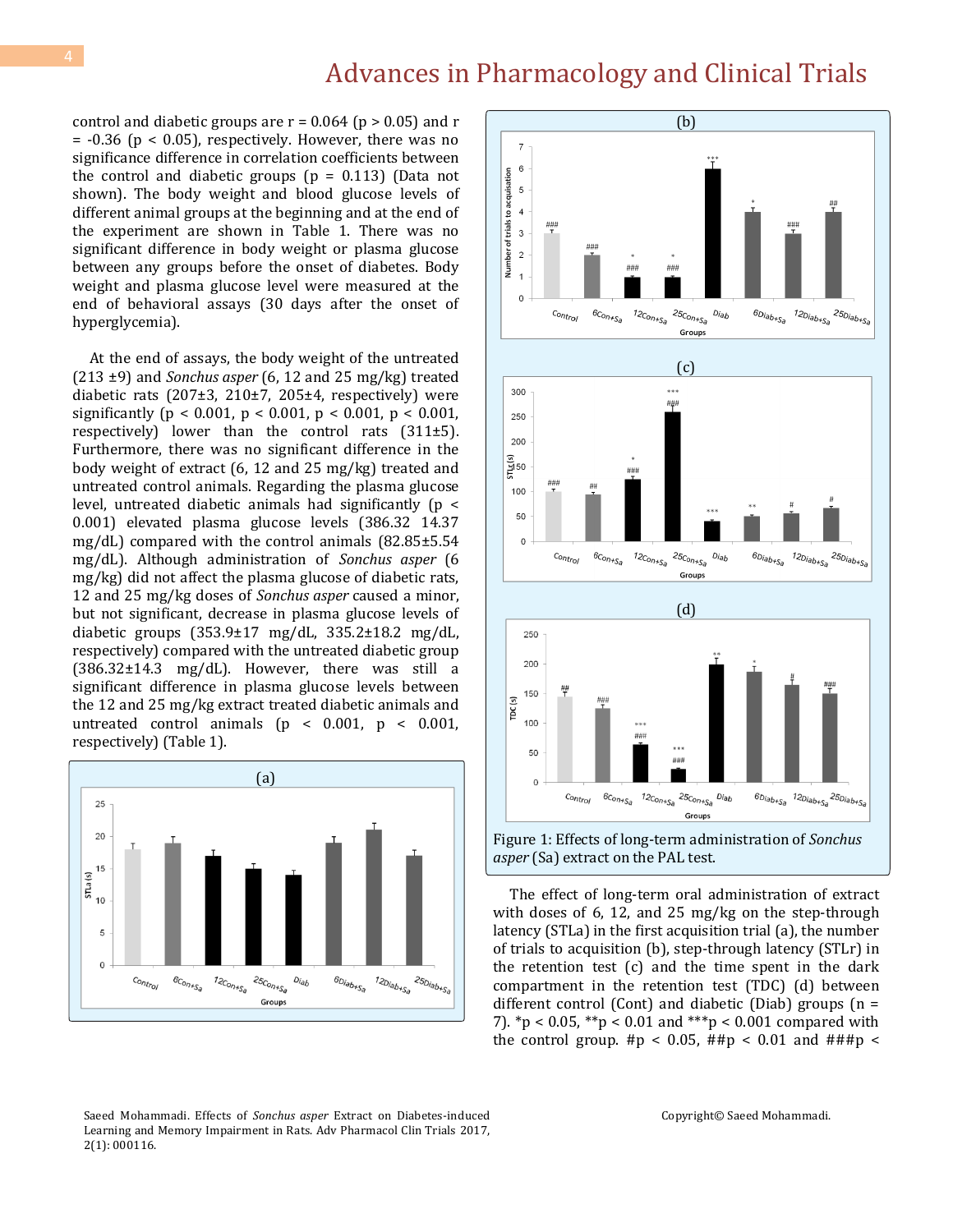| Group                           | <b>Body weight</b> |               | Plasma glucose (mg/dL) |                               |
|---------------------------------|--------------------|---------------|------------------------|-------------------------------|
|                                 | <b>Beginning</b>   | End           | <b>Beginning</b>       | End                           |
| Control                         | $272 + 4$          | 311±6         | $68.4 \pm 3.6$         | $82.8 \pm 5.5$                |
| $Cont + Sa 6 (mg/kg)$           | $265 \pm 2$        | $309 \pm 1$   | 78.4±4.5               | 81.4±6.9                      |
| Cont + Sa 12 (mg/kg)            | $273+8$            | $320 \pm 2$   | 79.8±6.6               | $86.7 \pm 5.3$                |
| Cont + Sa 25 $(mg/kg)$          | $267+3$            | $312+5$       | $83.2 \pm 5.8$         | $83.5 \pm 5.8$                |
| Diab (mg/kg)                    | $271 \pm 1$        | $213 \pm 3^a$ | $90 \pm 6.2$           | 386.3±14.3 <sup>a</sup>       |
| Diab + Sa $6 \, \text{(mg/kg)}$ | 269±5              | $207 + 8a$    | 87.8.4±7.1             | $403.4 \pm 11.8$ <sup>a</sup> |
| Diab + Sa 12 (mg/kg)            | $268 + 4$          | $210 \pm 5a$  | 86.8.4±9.1             | $353.9 \pm 17$ <sup>a</sup>   |
| Diab + Sa 25 $(mg/kg)$          | $266 \pm 2$        | $205 \pm 7a$  | $70.5 \pm 6.1$         | 335.2±18.2 <sup>a</sup>       |

0.001 compared with the diabetic group. Each column and bar represents mean SEM.

Table 1: Body weight and plasma glucose level of control, control treated *Sonchus asper* (Sa) (6 mg/kg) (Cont + Sa 6), control treated *Sonchus asper* (Sa) (12 mg/kg) (Cont + Sa 12), control treated *Sonchus asper* (Sa) (25 mg/kg) (Cont + Sa 25), Diabetic (Diab), diabetic treated *Sonchus asper* (Sa) (6 mg/kg) (Diab + Sa 6), diabetic treated *Sonchus asper* (Sa) (12 mg/kg) (Diab + Sa12) and diabetic treated *Sonchus asper* (Sa) (25 mg/kg) (Diab + Sa25) at the beginning and end of the intervention.

A Significant difference compared with control group (p < 0.001, ANOVA, Tukey's test for post-hoc comparisons).

# **Discussion**

 The principal findings of this study are two-fold. First, treatment with *Sonchus asper* (12 and 25 mg/kg) for 30 days improved PAL and memory of control rats. Second, such treatment for 30 days from the onset of diabetes alleviated the negative influence of diabetes on learning and memory. The decrease in the number of trials to acquisition in the PAL task is evidence of an improvement in acquisition. The increase in STLr and decrease in TDC during the retention test demonstrates facilitatory effects on memory retention (4). Our present result showing a significant improvement of rat cognition function by *Sonchus asper* using the PAL task is consistent with some previous published studies. For example, *Sonchus asper*  was previously shown to induce an enhancement of retrieval memory of a conditioned avoidance response paradigm in mice and in rats In the retention test, STLr was decreased and TDC was increased, which represents memory retention deficits induced by diabetes. Learning and memory deficits induced by diabetes mellitus have been reported previously in animals and humans [4,16]. Our current experiments expand on these reports and demonstrate the potential of *Sonchus asper* to protect against memory impairment effects of diabetes. The results are quite promising. Administration of *Sonchus asper* clearly prevented the deficits of cognitive functions caused by diabetes. Indeed, *Sonchus asper* administration (12 and 25 mg/kg) to diabetic animals reversed the increased number of trials to acquisition, showing the preventive effect of the treatment on acquisition deficits.

In the retention trial, the decreased STLr and increased TDC of diabetic rats were also reversed by *Sonchus asper*  treatment. Interestingly, it has been reported that low doses of the *Sonchus asper* extract (4, 8, 12 and 25 mg/kg, p.o.) demonstrate antioxidant properties by protecting rat brain from elevated oxidative status in the model of scopolamine-induced amnesia [17].

 As oxidative stress is thought to play a crucial role in the development of memory impairment in diabetes mellitus [18], antioxidant properties of the low doses of the extract may be responsible for the observed memory enhancing effects. Furthermore, diminished cholinergic transmission due to a decrease in central acetylcholine level may be associated with cognition deficits induced by streptozotocin in rats [19]. As central cholinergic pathways play a prominent role in learning and memory processes, the Sonchus asper-induced increase in cortical muscarinic acetylcholine receptor capacity [19,20] may be involved in the nootropic effects of *Sonchus asper* in control and diabetic animals. Although *Sonchus asper* is one of the most widely used herbal medicines in Western countries and it has been used for centuries as a neuroprotective drug [21], there is also evidence of undesirable effects of this herbal medicine. The clearly most relevant safety issue with *Sonchus asper* extracts is interaction [22]. Furthermore, it has been shown recently that *Sonchus asper* extract inhibited adipogenesis and insulin sensitive glucose uptake in fat cells [17]. These inhibitory effects can be a causative factor in the development of insulin resistance [23]. Our recent in vivo

Saeed Mohammadi. Effects of *Sonchus asper* Extract on Diabetes-induced Learning and Memory Impairment in Rats. Adv Pharmacol Clin Trials 2017, 2(1): 000116.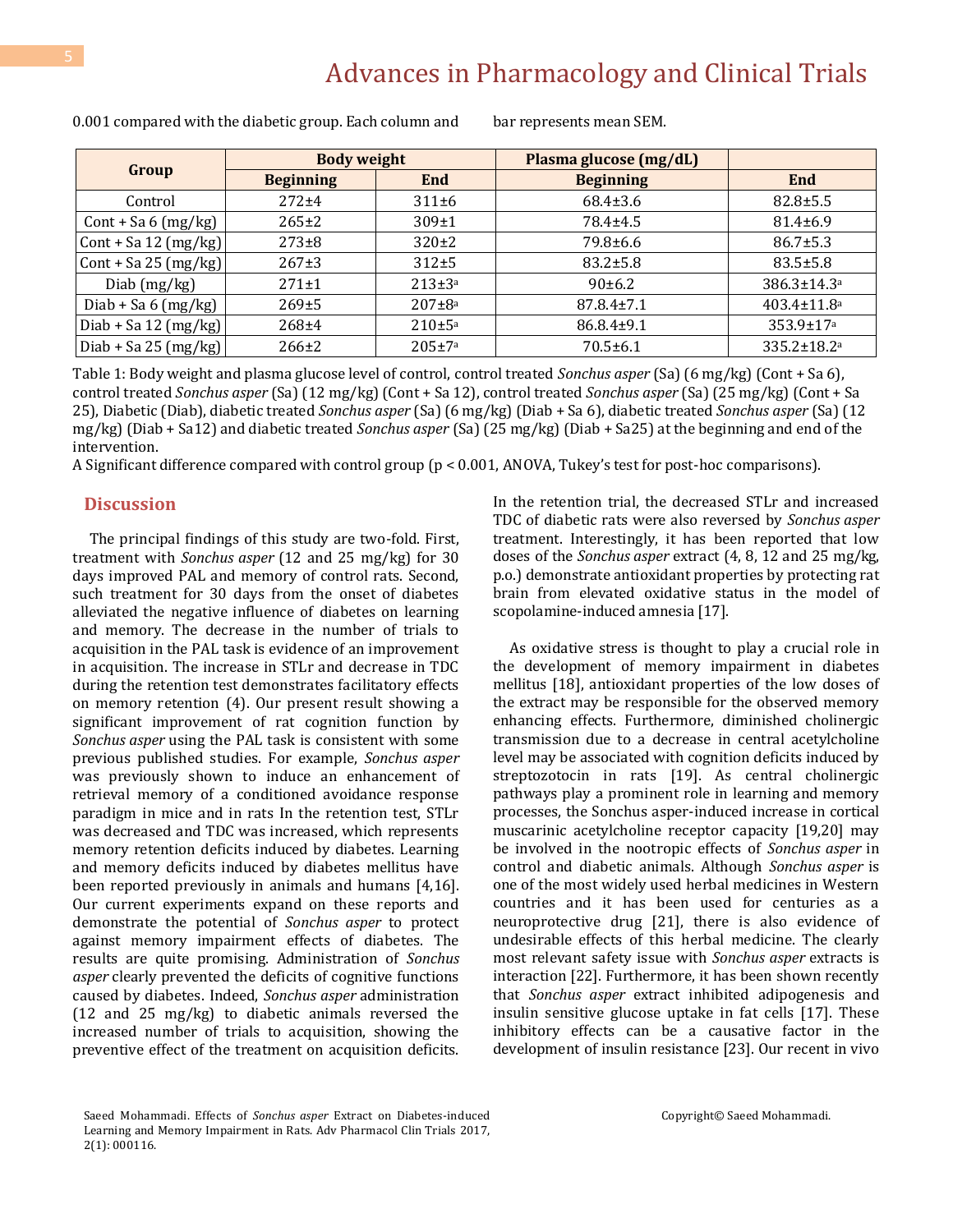study showed that the extract treatment for 30 days did not alter plasma glucose levels of the diabetic rats. Induction of insulin resistance in fat tissues of treated diabetic animals may be involved in the observed effects. Furthermore, there was no significance difference in correlation coefficients between the control and diabetic groups. Accordingly, the memory enhancing effect of *Sonchus asper* in diabetes may not be related to changing plasma glucose levels. There have been no reported effects of *Sonchus asper* on motor function in doses equal to or greater than those used in this study [24]. In addition, as STLa in the first acquisition trial was not different between the animal groups and no abnormal motor behavioral responses were observed during the experiments, the nootropic properties of *Sonchus asper*  may not be attributed to possible effects on locomotion [25].

#### **Conclusion**

 This study demonstrates the potential of *Sonchus asper*  to protect against memory impairment effects of diabetes in rats. Therefore, *Sonchus asper* may be considered as a new potential alternative for demented diabetic patients after confirmation with clinical trials.

### **Conflict of interest statement**

The authors have no conflict of interest to declare.

#### **Acknowledgments**

 The authors would like to express their gratitude to the staff of the Islamic Azad University of Tehran for helping us to carry out this project.

### **References**

- 1. [Luchsinger JA, Ma Y, Christophi CA, Florez H, Golden](https://www.ncbi.nlm.nih.gov/pubmed/28500216)  [SH, et al. \(2017\) Metformin, Lifestyle Intervention,](https://www.ncbi.nlm.nih.gov/pubmed/28500216)  [and Cognition in the Diabetes Prevention Program](https://www.ncbi.nlm.nih.gov/pubmed/28500216)  [Outcomes Study. Diabetes care 40\(7\): 958-965.](https://www.ncbi.nlm.nih.gov/pubmed/28500216)
- 2. [Riederer P, Korczyn AD, Ali SS, Bajenaru O, Choi MS,](https://www.ncbi.nlm.nih.gov/pubmed/28766040)  [et al. \(2017\) The diabetic brain and cognition. J](https://www.ncbi.nlm.nih.gov/pubmed/28766040)  [Neural Transm \(Vienna\) 124\(11\): 1431-1454.](https://www.ncbi.nlm.nih.gov/pubmed/28766040)
- 3. [Umemura T, Kawamura T, Hotta N](https://www.ncbi.nlm.nih.gov/pmc/articles/PMC5334292/) (2017) [Pathogenesis and neuroimaging of cerebral large and](https://www.ncbi.nlm.nih.gov/pmc/articles/PMC5334292/)  [small vessel disease in type 2 diabetes: a possible link](https://www.ncbi.nlm.nih.gov/pmc/articles/PMC5334292/)  [between cerebral and retinal microvascular](https://www.ncbi.nlm.nih.gov/pmc/articles/PMC5334292/)  [abnormalities. J diabetes investig 8\(2\): 134-148.](https://www.ncbi.nlm.nih.gov/pmc/articles/PMC5334292/)
- 4. [Baydas G, Nedzvetskii VS, Nerush PA, Kirichenko SV,](https://www.ncbi.nlm.nih.gov/pubmed/12899916)  [Yoldas T \(2003\) Altered expression of NCAM in](https://www.ncbi.nlm.nih.gov/pubmed/12899916)  [hippocampus and cortex may underlie memory and](https://www.ncbi.nlm.nih.gov/pubmed/12899916)  [learning deficits in rats with streptozotocin-induced](https://www.ncbi.nlm.nih.gov/pubmed/12899916)  [diabetes mellitus. Life sci 73\(15\): 1907-1916.](https://www.ncbi.nlm.nih.gov/pubmed/12899916)
- 5. [Li W, Zheng H, Bukuru J, De Kimpe N \(2004\) Natural](https://www.ncbi.nlm.nih.gov/pubmed/15099842)  [medicines used in the traditional Chinese medical](https://www.ncbi.nlm.nih.gov/pubmed/15099842)  [system for therapy of diabetes mellitus. J](https://www.ncbi.nlm.nih.gov/pubmed/15099842)  [ethnopharmacol 92\(1\): 1-21.](https://www.ncbi.nlm.nih.gov/pubmed/15099842)
- 6. Zargari A (1995) Medicinal plants: Tehrari University Publications, ISBN.
- 7. [Neamatian MA, Yaghmaei P, Mohammadi S \(2017\)](http://sjku.muk.ac.ir/browse.php?a_id=3271&slc_lang=en&sid=1&printcase=1&hbnr=1&hmb=1)  [Assessment of the antinociceptive, antiinflammatory](http://sjku.muk.ac.ir/browse.php?a_id=3271&slc_lang=en&sid=1&printcase=1&hbnr=1&hmb=1)  [and acute toxicity effects of Ducrosia anethifolia](http://sjku.muk.ac.ir/browse.php?a_id=3271&slc_lang=en&sid=1&printcase=1&hbnr=1&hmb=1)  [essential oil in mice. Scientific Journal of Kurdistan](http://sjku.muk.ac.ir/browse.php?a_id=3271&slc_lang=en&sid=1&printcase=1&hbnr=1&hmb=1)  [University of Medical Sciences 22\(3\): 74-84.](http://sjku.muk.ac.ir/browse.php?a_id=3271&slc_lang=en&sid=1&printcase=1&hbnr=1&hmb=1)
- 8. [Koche D, Shirsat R, Imran](http://opensiuc.lib.siu.edu/cgi/viewcontent.cgi?article=1042&context=ebl) M, Zingare A, Donode K [\(2008\) Ethnobotanical and Etnnomedicinal Survey of](http://opensiuc.lib.siu.edu/cgi/viewcontent.cgi?article=1042&context=ebl)  [Nagzira Wild Life Sanctuary, District Gondia \(MS\)](http://opensiuc.lib.siu.edu/cgi/viewcontent.cgi?article=1042&context=ebl)  [India-Part I. Ethnobotanical Leaflets 12: 56-69.](http://opensiuc.lib.siu.edu/cgi/viewcontent.cgi?article=1042&context=ebl)
- 9. [Sabeen M, Ahmad SS \(2009\) Exploring the folk](http://opensiuc.lib.siu.edu/cgi/viewcontent.cgi?article=1738&context=ebl)  [medicinal flora of Abbotabad city, Pakistan.](http://opensiuc.lib.siu.edu/cgi/viewcontent.cgi?article=1738&context=ebl)  [Ethnobotanical Leaflets 13: 810-833.](http://opensiuc.lib.siu.edu/cgi/viewcontent.cgi?article=1738&context=ebl)
- 10. [Hussain J, Muhammad Z, Ullah R, Khan FU, Ullah I, et](http://www.jofamericanscience.org/journals/am-sci/am0609/26_2293_am0609_231_235.pdf)  [al. \(2010\) Evaluation of the chemical composition of](http://www.jofamericanscience.org/journals/am-sci/am0609/26_2293_am0609_231_235.pdf)  Sonchus eruca and *Sonchus asper*[. J Am Sci 6\(9\): 231-](http://www.jofamericanscience.org/journals/am-sci/am0609/26_2293_am0609_231_235.pdf) [235.](http://www.jofamericanscience.org/journals/am-sci/am0609/26_2293_am0609_231_235.pdf)
- 11. [Balasundram N, Sundram K, Samman S \(2006\)](http://europepmc.org/abstract/AGR/IND43868622)  [Phenolic compounds in plants and agri-industrial by](http://europepmc.org/abstract/AGR/IND43868622)[products: Antioxidant activity, occurrence, and](http://europepmc.org/abstract/AGR/IND43868622)  [potential uses. Food chemistry. 99\(1\): 191-203.](http://europepmc.org/abstract/AGR/IND43868622)
- 12. [Golshani Y, Mohammadi S \(2017\) Antinociceptive and](http://jmp.ir/browse.php?a_id=1733&sid=1&slc_lang=en) [Acute Toxicity Effects of Erigeron acer L. In Adult](http://jmp.ir/browse.php?a_id=1733&sid=1&slc_lang=en)  [Male Rats. Journal of Medicinal Plants 2\(62\): 85-93.](http://jmp.ir/browse.php?a_id=1733&sid=1&slc_lang=en)
- 13. [Zarei M, Shahidi S, Fallahzadeh AR \(2017\) Effects of](http://en.ahau.findplus.cn/?h=articles&db=edselc&an=edselc.2-52.0-85020740900)  *Sonchus asper* [and apigenin-7-glucoside on](http://en.ahau.findplus.cn/?h=articles&db=edselc&an=edselc.2-52.0-85020740900)  [nociceptive behaviors in mice. Journal of Pharmacy &](http://en.ahau.findplus.cn/?h=articles&db=edselc&an=edselc.2-52.0-85020740900)  [Pharmacognosy Research 5\(4\): 217-227.](http://en.ahau.findplus.cn/?h=articles&db=edselc&an=edselc.2-52.0-85020740900)
- 14. [Mohammadi S, Zarei M, Zarei MM, Salehi I \(2016\)](https://www.ncbi.nlm.nih.gov/pmc/articles/PMC4784472/)  [Effect of Hydroalcoholic Leaves Extract of Rhus](https://www.ncbi.nlm.nih.gov/pmc/articles/PMC4784472/)  [Coriaria on Pain in Male Rats. Anesthesiology and](https://www.ncbi.nlm.nih.gov/pmc/articles/PMC4784472/)  [pain medicine 6\(1\).](https://www.ncbi.nlm.nih.gov/pmc/articles/PMC4784472/)

Saeed Mohammadi. Effects of *Sonchus asper* Extract on Diabetes-induced Learning and Memory Impairment in Rats. Adv Pharmacol Clin Trials 2017, 2(1): 000116.